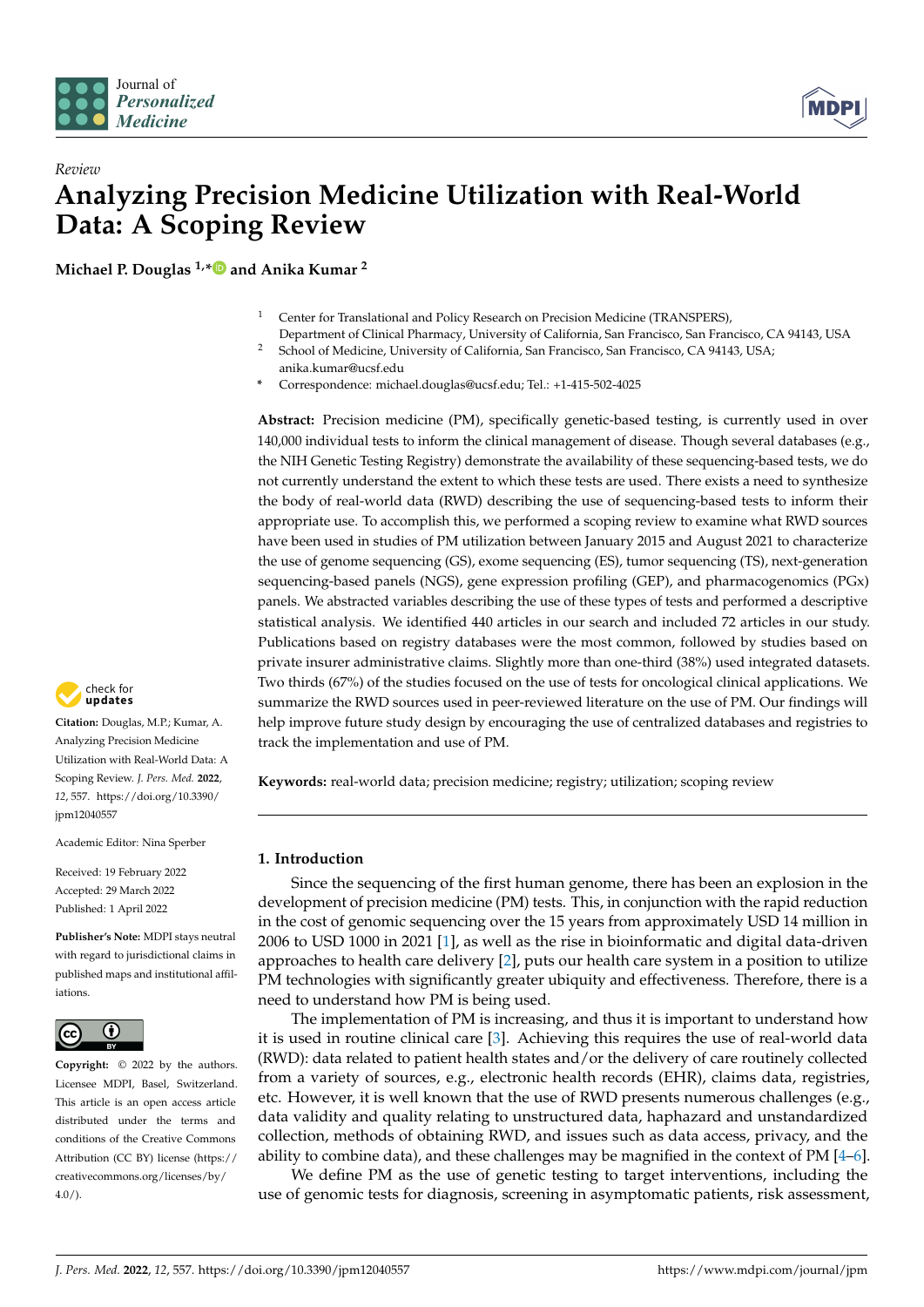determining the prognosis of a diagnosed disease, and predicting treatment responses or adverse events [\[7\]](#page-5-5). For example, the interrogation of the single genes *BRCA1* and *BRCA2* for the risk assessment of hereditary breast and ovarian cancer (HBOC) has been available since 1996 [\[8\]](#page-6-0), and the use of whole-exome and whole-genome sequencing in the diagnosis of suspected genetic diseases has developed much more recently. While these tests are being used, the extent of their utilization individually or as a whole, and their impact on clinical management worldwide, is unknown [\[3,](#page-5-2)[9\]](#page-6-1). One reason for this is the lack of a central repository of these data.

At present, there is no centrally integrated source of utilizable data (e.g., tests performed with the intent of using the results in clinical management) in the real world. For example, some data can be found in the gray literature (e.g., white papers, health system reports, regulatory filings, company websites, news reports, and national/international consortia websites), and some data can be obtained from administrative/clinical resources (e.g., EHR, claims data, fee schedules, industry databases, and registries) [\[3\]](#page-5-2). However, very few of the data records are linked, highlighting a need to synthesize real-world data (RWD) describing the use of PM sequencing-based tests in order to obtain an overall utilization picture and to understand their impact on clinical management.

Our objective was to identify where PM use data have been described in peer-reviewed publications and how they may be linked in the real world to track utilization. To accomplish this, we performed a scoping review to examine what real-world data sources have been used in studies of PM utilization. We add to the literature by providing a systematic assessment of the real-world databases and registries that have been used in existing peerreviewed studies. Our findings can be used to inform future study design and encourage the development and use of centralized databases and registries to track the real-world use of PM-based tests. These centralized databases or registries would inform future studies on appropriate test utilization.

### **2. Materials and Methods**

We sought to identify peer-reviewed publications that used RWD sources to describe the use of PM using a scoping review. We searched PubMed for articles written in English and published between January 2015 and August 2021 (Supplementary Materials S1. Search Terms). We chose to limit our search to 5 years plus the current year, as this would identify the majority of articles on the topic (only nine articles would have been identified in the search prior to 2015, none of which met the inclusion criteria).

### *2.1. Inclusion/Exclusion*

We included original research studies that examined PM, as defined above (e.g., wholeexome/genome sequencing (WES/WGS), tumor sequencing, next-generation sequencing (NGS) panels, gene expression profiling, pharmacogenetics, and hereditary cancer panels, including *BCRA1/2*), and its utilization (number and/or type of genetic tests performed) using real-world data (RWD; data related to patient health states and/or the delivery of care routinely collected from a variety of sources, e.g., electronic health records, claims data, registries, laboratories, or integrated datasets from these sources). We excluded non-genetic tests and single-gene test studies (while relevant, we wanted to focus on multi-gene tests, as those are more difficult to identify in databases such as claims databases due to coding issues), studies that did not fit our RWD definition (as defined above), and studies that were focused on economic evaluation versus test utilization.

### *2.2. Data Abstraction*

We developed a data abstraction spreadsheet (Supplementary Materials Table S2. Data Abstracted), and data were extracted independently by the two co-authors (A.K., M.P.D.). Discrepancies in coding, such as details regarding database names or test names or if datasets were integrated, were minimal and were resolved by discussion. We categorized studies using the following six categories (items in paratheses correspond to data abstracted):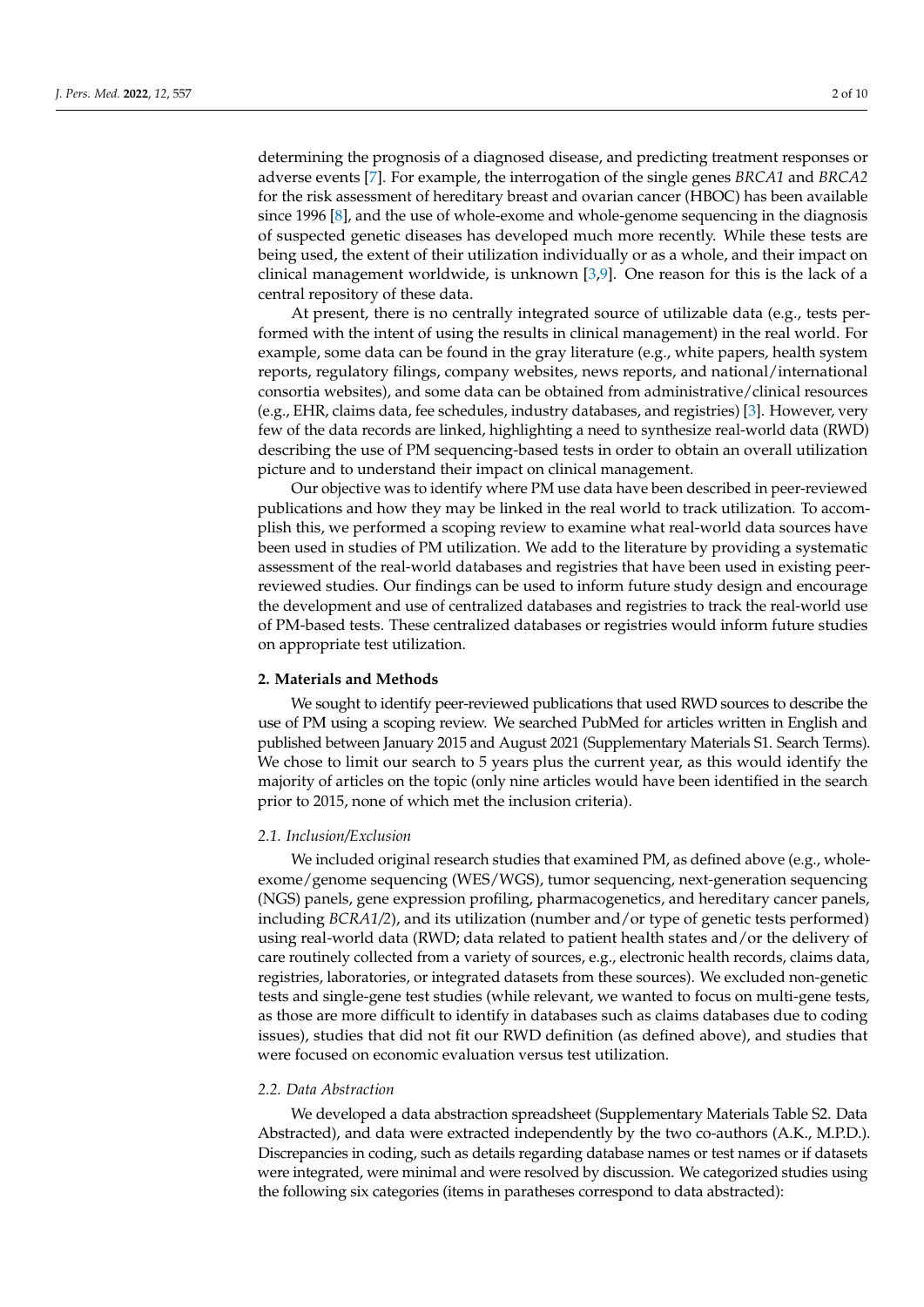- 1. Demographic (PubMed ID, first author, year); 1. Demographic (PubMed ID, first author, year);
- 2. Research question (research question); 2. Research question (research question);
- 3. Name of RWD sources and whether or not the study used an integrated or merged 3. Name of RWD sources and whether or not the study used an integrated or merged dataset from two or more sources (clinical data source, admin claims (commercial) dataset from two or more sources (clinical data source, admin claims (commercial) source, admin claims (public) source, registry source); source, admin claims (public) source, registry source);
- 4. Laboratory name that performed the PM testing, if available (lab name, other); 4. Laboratory name that performed the PM testing, if available (lab name, other);
- 5. Condition or disease, including if it was cancer or non-cancer condition (condition); 5. Condition or disease, including if it was cancer or non-cancer condition (condition);
- 6. Test name and/or genes, including if the test was BRCA, gene expression profil-6. Test name and/or genes, including if the test was BRCA, gene expression profiling/Oncotype Dx, multigene pane, tumor sequencing, WES/WGS, or other (test ing/Oncotype Dx, multigene pane, tumor sequencing, WES/WGS, or other (test name name and/or genes).

### *2.3. Analysis 2.3. Analysis*

Descriptive statistics were used to analyze data across variables. Descriptive statistics were used to analyze data across variables.

# **3. Results 3. Results**

We identified 440 articles in our search and excluded 368, leaving a remaining 72 articles We identified 440 articles in our search and excluded 368, leaving a remaining 72 to be included in our study (Figure [1,](#page-2-0) Supplementary Materials S3. Studies Included, Supplementary Materials Table S4. Preferred Reporting Items for Systematic reviews and Meta-Analyses extension for Scoping Reviews (PRISMA-ScR) Checklist). We analyzed abstracted variables to determine the type of databases used, the laboratories used, if the condition/disease was cancer/non-cancer, and the type of test.

<span id="page-2-0"></span>

**Figure 1.** Prisma diagram. **Figure 1.** Prisma diagram.

The two most common RWD types were administrative claims data (58%) and reg-istry data (55%) (Table [1\)](#page-3-0) [\[10\]](#page-6-2). Commonly used data sources were the SEER-Medicare (Surveillance, Epidemiology, and End Results Program-Medicare) linked database, the National Cancer Database, and Truven Health Analytics claims databases (now part of IBM  $\overline{S}$ IBM Watson Health, Cambridge, MA, USA). Of importance is that over one-third (38%) of importance is that over one-third (38%) of studies used an integrated data source (e.g., SEER-Medicare) or combined data from more than one source for their analyses. The use of such datasets was often in response to the the more for the more for the more for the more for the more for the more for the more for the more for the more for the more f to the challenges of using RWD from a single source. For example, several studies linked by the challenges of using RWD from a single source. For example, several studies linked data from laboratories to registries and claims data, thereby enabling the analyses of test results of test results of test results of test results of test results of test results of test results of the analysis of test re results that were otherwise missing. As one example, Roberts et al., 2019 linked data from  $\epsilon$ Genomic Health's clinical laboratory to SEER data to examine the utilization of a gene expression profiling test for breast cancer (Oncotype DX Breast Recurrence Score) [\[11\]](#page-6-3).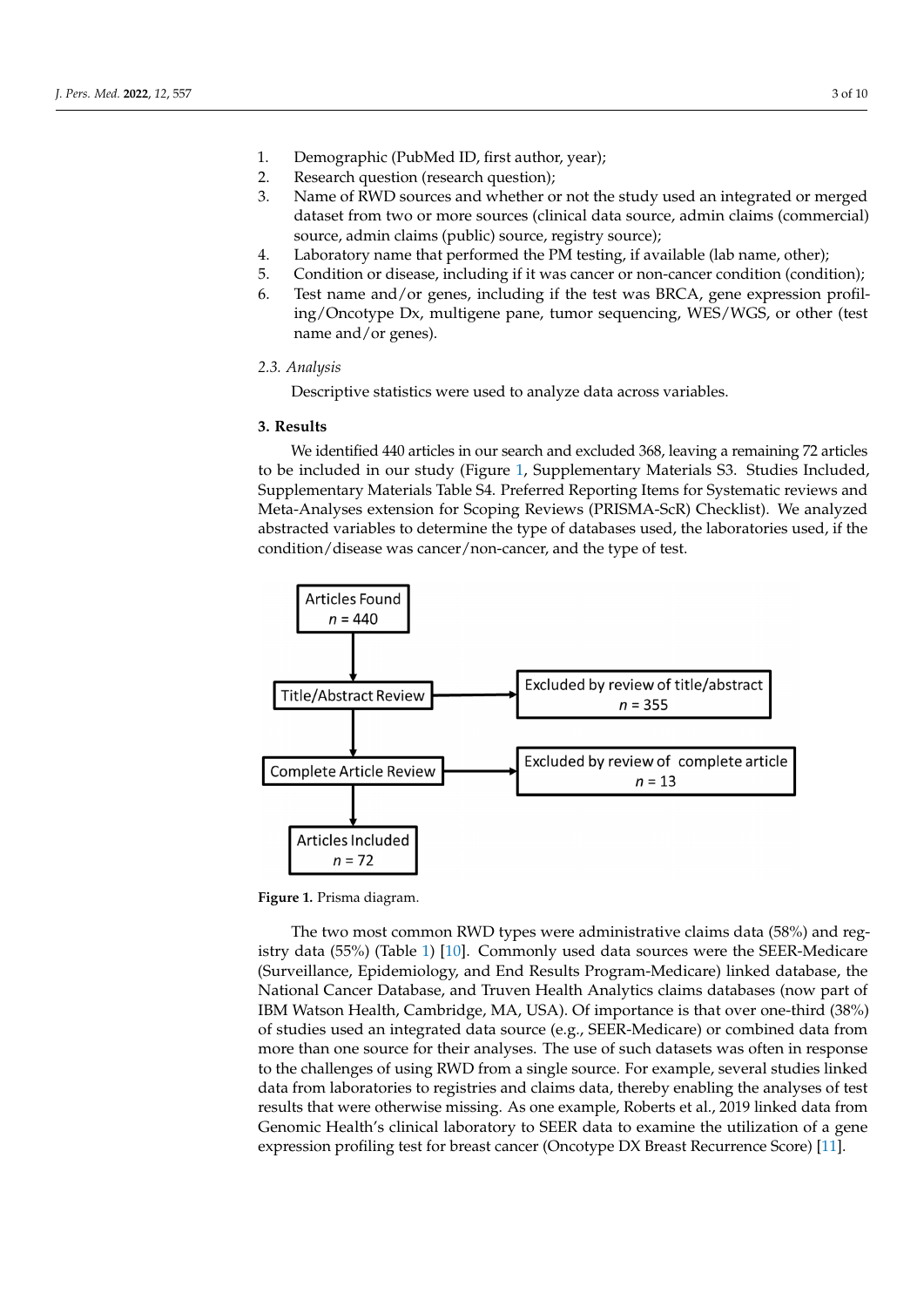| Real-World Data Type *                       |                                   |                           |               |                   | <b>Integrated Dataset</b>                             |
|----------------------------------------------|-----------------------------------|---------------------------|---------------|-------------------|-------------------------------------------------------|
| Administrative<br><b>Claims (Commercial)</b> | Administrative<br>Claims (Public) | <b>Clinical Databases</b> | Lab Databases | <b>Registries</b> | <b>Used Integrated</b><br><b>Dataset for Analyses</b> |
| 33%<br>24/72                                 | 25%<br>18/72                      | 29%<br>21/72              | 31%<br>22/72  | 55%<br>40/72      | 38%<br>27/72                                          |

<span id="page-3-0"></span>**Table 1.** Percentage of studies by characteristics (*n* = 72).

Real-world data type categorizations are derived from Garrison et al. [\[11\]](#page-6-3). Registry = prospective, observational data collected longitudinally. \* Percentages add up to >100% because studies may have used more than one data source.

Two-thirds (67%) of studies focused on cancer, and slightly more than one-third (38%) focused on just two types of commonly used tests (22% of studies focused on gene expression profiling tests for breast cancer and 16% on *BRCA1/2* tests for breast cancer risk) (Table [2\)](#page-3-1). The remaining 33% of studies examined non-cancer conditions, such as metabolic deficiencies, prenatal abnormalities, various neurological conditions, familial hypercholesterolemia, and miscellaneous pharmacogenetic testing. Of the 72 included studies, 22 included the name of the test and laboratory that was utilized to perform the genetic tests (e.g., Genomic Health, GeneSight®, Ambry, GeneDx, Myriad, and Foundation Health) (Table [2\)](#page-3-1).

<span id="page-3-1"></span>**Table 2.** Percentage of test types and examples  $(n = 88)$  \*.

| <b>Test</b>                 | Percentage $(n)$ * | <b>Test Examples</b>                                          |
|-----------------------------|--------------------|---------------------------------------------------------------|
| BRCA1 and BRCA2             | 16% (14)           | BRCA1 and BRCA2                                               |
| GF/Oncotype Dx <sup>®</sup> | $22\%$ (19)        | Oncotype $Dx^{\circledR}$                                     |
| Multi-gene panel            | $10\%$ (9)         | Hereditary Cancer Genetic Testing, Myriad MyRisk® Panel       |
| Tumor sequencing            | $2\%$ (2)          | FoundationOne®                                                |
| WES or WGS                  | $2\%$ (2)          | Whole Exome or Genome Sequencing                              |
| Other                       | $48\%$ (42)        | GeneSight® Psychotropic Test, Afirma® CYP450, PGx (undefined) |

\* *n* is greater than the number of studies (72) as some studies included multiple tests. Abbreviations: GEP, gene expression profiling; WES, whole exome sequencing; WGS, whole genome sequencing.

The studies we identified included a variety of research questions. These research questions addressed healthcare utilization (with various perspectives, including geographic, racial, and socioeconomic), the implementation of testing, costs (with various perspectives, including hospital and payer), diagnostic yield, the efficacy of treatment (informed by test results), clinical utility, a description of the referral patterns for test utilization, and appropriate test utilization.

### **4. Discussion**

We identified 72 articles that described the use of PM in peer-reviewed RWD studies for a wide variety of tests, nearly 67% of which were cancer-based. Many of these studies were performed using proprietary or subscription-based databases or registries.

We found five categories of databases used in these studies. First, private administrative claims data were frequently used by insurance companies to measure utilization by "claim event." In this case, the databases were limited to single insurance company claims and were often proprietary or costly to access. Furthermore, in order to accurately characterize the use of PM tests, individual claim events had to be able to be assigned to a specific test, and many PM tests were billed as unlisted or in non-descriptive ways (e.g., CPT81479) as a result. Second, public databases were identified in the form of Medicare claims. Similar to private claims, Medicare claims were also challenging in that they were limited to data collected to the population they served and were subject to billing coding issues. Third, clinical databases, such as medical systems EHR, were commonly used. The prevalence of these datasets could be descriptive of the use of PM at a specific hospital system; however, while such databases are informative, they are only representative of a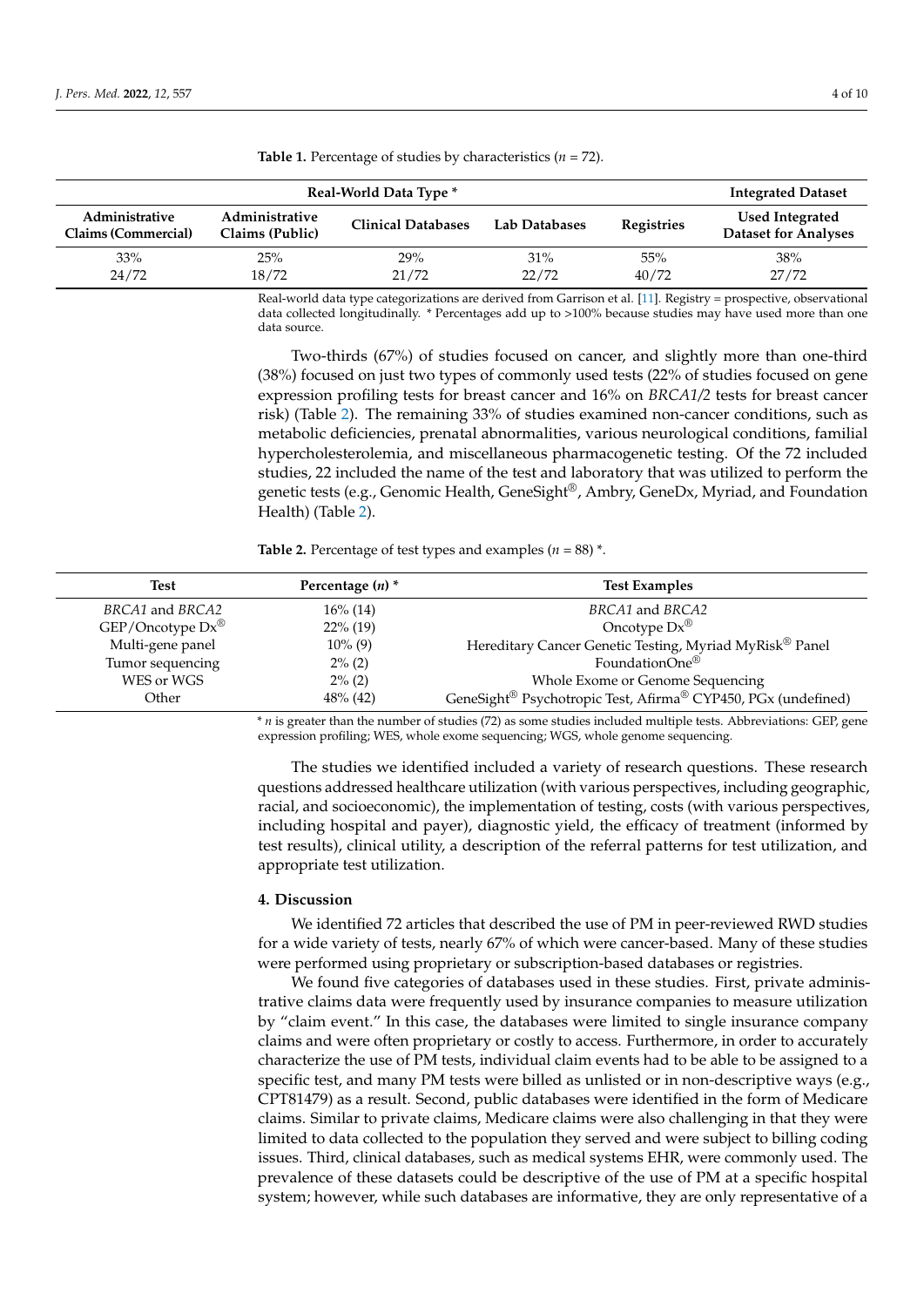localized diagnostic and treatment protocol in place at a particular hospital or clinic and may not be depictive of how PM is used across various other types of patient settings or populations. Fourth, laboratory databases, such as those maintained by test manufacturers, were limited to the specific tests offered by the laboratory and were largely proprietary in nature. Additionally, laboratories mainly only offered access to their individual test utilization for clinical studies in conjunction with a research partnership. Last, 55% of RWD used were registries that were created to track a specific test, condition, or population. These types of databases were helpful to study a specific test or condition and were informative, provided that the data included were needed for a particular study. Registries could be limiting if the necessary data were not included and if access was usually only available to particular researchers. Ultimately, each type of database, whether it be private/public claims, clinical, laboratory, or a registry dataset, held advantages and limitations that made each better suited for an understanding of PM utilization across various parts of the United States and the world.

We provide two examples where the use of a database of PM utilization can have clinical, economic, and social implications. We found that nearly 38% of RWD studies on PM were focused on the use of *BRCA1/2* testing or gene expression profiling (GEP). While these tests were important in cancer risk and treatment, they have been in use for many years with established PM utility, and utilization may no longer be tracked. For example, the Surveillance, Epidemiology, and End Results Program (SEER) database is a commonly used database for analyzing breast cancer cases, but the version containing Oncotype Dx data is no longer being updated and only contains data from 2004 to 2016 [\[12\]](#page-6-4). On the other hand, tests that are relatively new to PM, such as WES/WGS, were rarely described in the RWD databases (our study found only two such studies), which could have been useful in informing their clinical utility and application. Furthermore, there were many studies of one test type in specific settings that were only informative to that setting or location, and not generalizable across different populations and regions. To demonstrate these last two points, the use of rapid GS has been demonstrated by Dimmock et al., 2021 for diagnosis, change management, and saving money in critically ill infants at five California children's hospitals, but these data are only found in study documentation and are limited to 184 infants within California's Medicaid program [\[13\]](#page-6-5).

Given our findings, there is a great need for a publicly available real-world dataset for PM. This ideal dataset should be cross-cutting in terms of source (e.g., EHR, public/private claims data, and individual registries), the types of conditions (e.g., cancer and non-cancer), and the specific tests used. A dataset, as described, would be beneficial to many stakeholders, such as insurance companies, clinical researchers, and test implementation specialists. The Association of Molecular Pathology Clinical Genomic Data Working Group describes the challenges, opportunities, and solutions surrounding the complexity, lack of standards, fluency, and functionality of genomic data generation, interoperability, and utilization within electronic health records [\[14\]](#page-6-6). Beckman and Lew describe the necessity of international data sharing and bioinformatic data consolidation in translating PM into clinically relevant, evidence-based medicine [\[15\]](#page-6-7). Additionally, the Professional Society for Health Economics and Outcomes Research (ISPOR) announced that the Real-World Evidence Transparency Initiative has launched the Real-World Evidence Registry [\[16\]](#page-6-8). While this registry is open to many types of medical interventions, it is a good launching platform that could inform registries for PM.

#### *Limitations*

Our study has limitations related to our ability to aggregate all appropriate studies in our scoping review. It was infeasible to perform a comprehensive assessment of all studies of PM utilization; specifically, identifying articles that described utilization was difficult due to the lack of "utilization" subject heading or MeSH term in PubMed. Furthermore, we limited our search to articles only found in PubMed, which may limit or show bias toward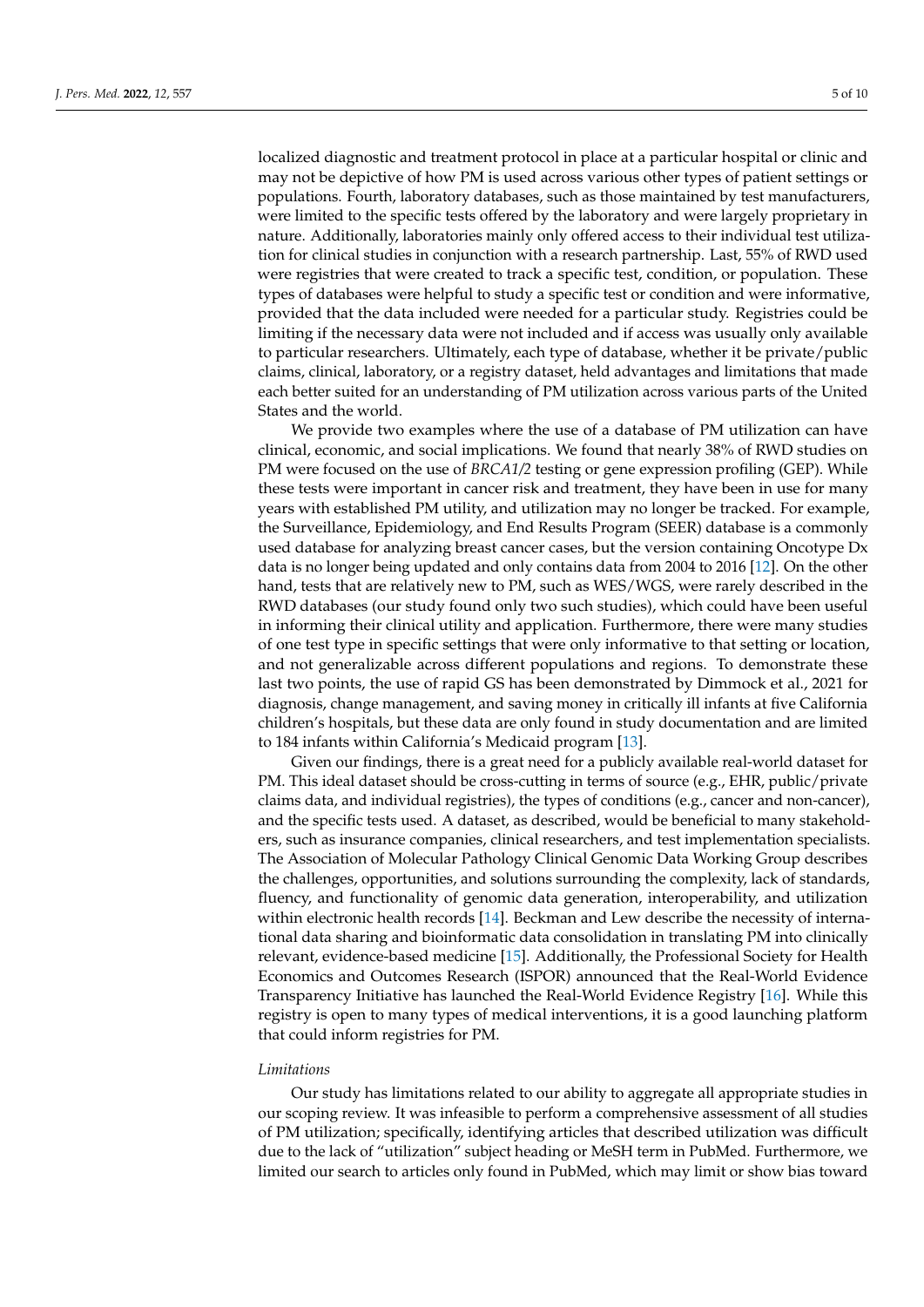US publications. Finally, we did not abstract and analyze the sources of funding for each included study. For these reasons, our results are illustrative in nature.

### **5. Conclusions**

In conclusion, RWD is essential to understanding the use of PM. Our findings identified studies describing the use of PM in specific settings/tests (e.g., specific EHR, Oncotype Dx) or using specific datasets (e.g., Truvan). As highlighted by others, there are many challenges to using existing databases [\[4](#page-5-3)[–6\]](#page-5-4). There are no publicly available datasets that can be used to describe the overall use of PM. Future databases and registries are necessary to inform the overall utilization of PM.

**Supplementary Materials:** The following supporting information can be downloaded at: [https:](https://www.mdpi.com/article/10.3390/jpm12040557/s1) [//www.mdpi.com/article/10.3390/jpm12040557/s1,](https://www.mdpi.com/article/10.3390/jpm12040557/s1) S1: Search Terms; Table S2: Data Abstracted; S3. Studies Included; Table S4. Preferred Reporting Items for Systematic reviews and Meta-Analyses extension for Scoping Reviews (PRISMA-ScR) Checklist. References [\[11](#page-6-3)[,17–](#page-6-9)[87\]](#page-9-0) are cited in the Supplementary Materials.

**Author Contributions:** Conceptualization, M.P.D.; methodology, M.P.D.; validation, M.P.D. and A.K.; formal analysis, M.P.D. and A.K.; investigation, M.P.D.; resources, M.P.D.; data curation, M.P.D.; writing—original draft preparation, M.P.D.; writing—review and editing, M.P.D. and A.K.; visualization, M.P.D.; supervision, M.P.D.; project administration, M.P.D.; funding acquisition, M.P.D. All authors have read and agreed to the published version of the manuscript.

**Funding:** This study was funded by an unrestricted consulting agreement with Illumina (no number) and grants from the National Human Genome Research Institute (R01 HG011792) and from the National Cancer Institute (R01 CA221870).

**Institutional Review Board Statement:** Not applicable; no human subjects/data/tissue were used in this study.

**Informed Consent Statement:** Not applicable; no human subjects/data/tissue were used in this study.

**Data Availability Statement:** Data are available upon request from corresponding author.

**Acknowledgments:** Authors wish to thank Kathryn Phillips and Patricia Deverka, University of California, San Francisco and Center for Translational and Policy Research on Precision Medicine (TRANSPERS), for their thoughtful critique of the draft manuscript.

**Conflicts of Interest:** M.P.D. receives consulting income from Illumina to support the research conducted for this publication. A.K. declares no conflicts of interest. The funders had no role in the design of the study; in the collection, analyses, or interpretation of data; in the writing of the manuscript, or in the decision to publish the results.

# **References**

- <span id="page-5-0"></span>1. Wetterstrand, K.A. DNA Sequencing Costs: Data from the NHGRI Genome Sequencing Program (GSP). Available online: <https://www.genome.gov/sequencingcostsdata> (accessed on 18 February 2022).
- <span id="page-5-1"></span>2. Grapov, D.; Fahrmann, J.; Wanichthanarak, K.; Khoomrung, S. Rise of Deep Learning for Genomic, Proteomic, and Metabolomic Data Integration in Precision Medicine. *Omics* **2018**, *22*, 630–636. [\[CrossRef\]](http://doi.org/10.1089/omi.2018.0097) [\[PubMed\]](http://www.ncbi.nlm.nih.gov/pubmed/30124358)
- <span id="page-5-2"></span>3. Phillips, K.A.; Douglas, M.P.; Marshall, D.A. Expanding Use of Clinical Genome Sequencing and the Need for More Data on Implementation. *JAMA* **2020**, *324*, 2029–2030. [\[CrossRef\]](http://doi.org/10.1001/jama.2020.19933) [\[PubMed\]](http://www.ncbi.nlm.nih.gov/pubmed/33104159)
- <span id="page-5-3"></span>4. Deverka, P.A.; Douglas, M.P.; Phillips, K.A. Use of Real-World Evidence in US Payer Coverage Decision-Making for Next-Generation Sequencing-Based Tests: Challenges, Opportunities, and Potential Solutions. *Value Health* **2020**, *23*, 540–550. [\[CrossRef\]](http://doi.org/10.1016/j.jval.2020.02.001) [\[PubMed\]](http://www.ncbi.nlm.nih.gov/pubmed/32389218)
- 5. Rudrapatna, V.A.; Butte, A.J. Opportunities and challenges in using real-world data for health care. *J. Clin. Investig.* **2020**, *130*, 565–574. [\[CrossRef\]](http://doi.org/10.1172/JCI129197) [\[PubMed\]](http://www.ncbi.nlm.nih.gov/pubmed/32011317)
- <span id="page-5-4"></span>6. Crown, W.H. Real-World Evidence, Causal Inference, and Machine Learning. *Value Health* **2019**, *22*, 587–592. [\[CrossRef\]](http://doi.org/10.1016/j.jval.2019.03.001) [\[PubMed\]](http://www.ncbi.nlm.nih.gov/pubmed/31104739)
- <span id="page-5-5"></span>7. Teutsch, S.M.; Bradley, L.A.; Palomaki, G.E.; Haddow, J.E.; Piper, M.; Calonge, N.; Dotson, W.D.; Douglas, M.P.; Berg, A.O. The Evaluation of Genomic Applications in Practice and Prevention (EGAPP) Initiative: Methods of the EGAPP Working Group. *Genet. Med.* **2009**, *11*, 3–14. [\[CrossRef\]](http://doi.org/10.1097/GIM.0b013e318184137c) [\[PubMed\]](http://www.ncbi.nlm.nih.gov/pubmed/18813139)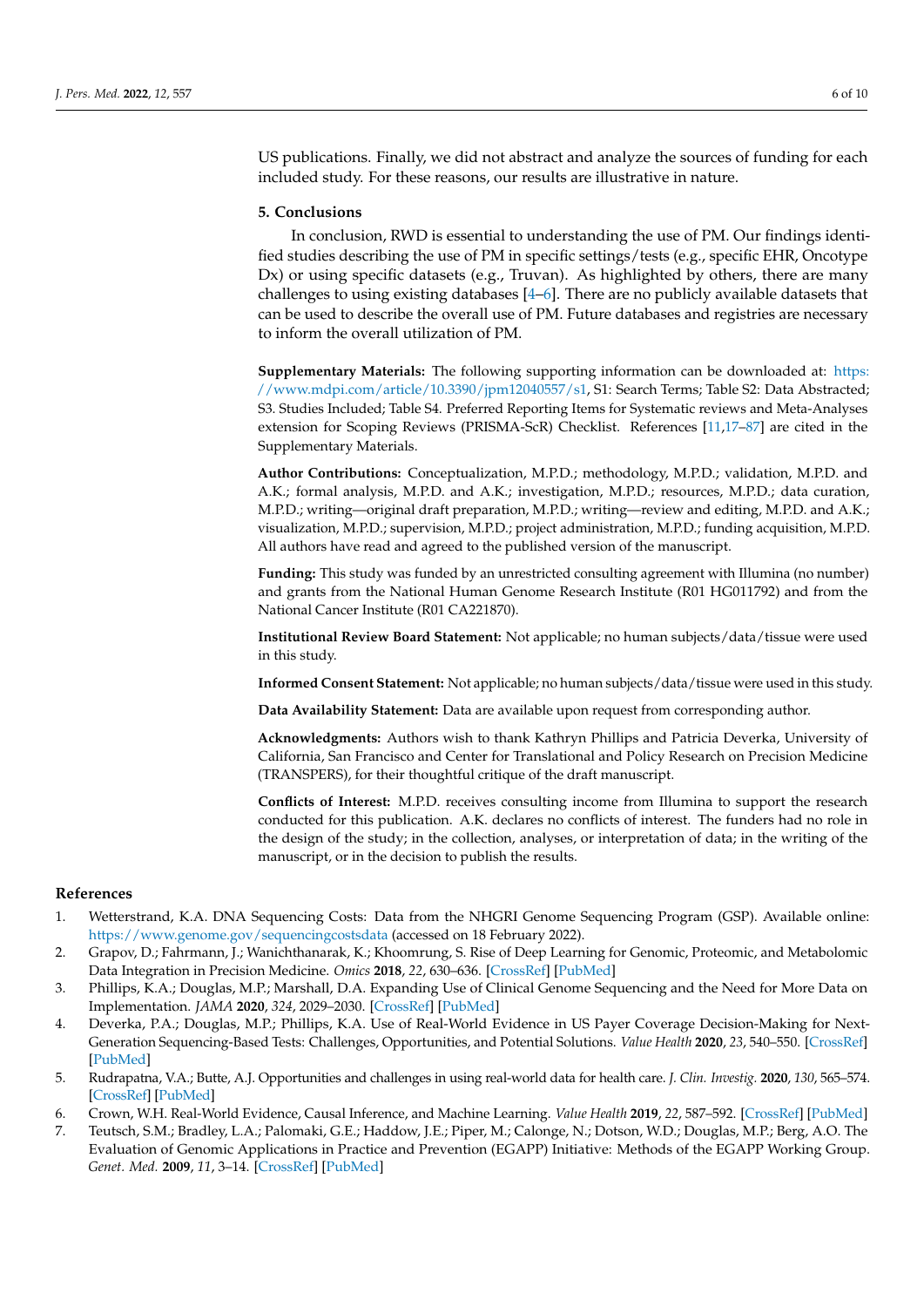- <span id="page-6-0"></span>8. Kolata, G. Breaking Ranks, Lab Offers Test to Assess Risk of Breast Cancer. *New York Times*, 1 April 1996. Available online: <https://www.nytimes.com/1996/04/01/us/breaking-ranks-lab-offers-test-to-assess-risk-of-breast-cancer.html> (accessed on 11 December 2021).
- <span id="page-6-1"></span>9. Phillips, K.A.; Douglas, M.P.; Wordsworth, S.; Buchanan, J.; Marshall, D.A. Availability and funding of clinical genomic sequencing globally. *BMJ Glob. Health* **2021**, *6*, e004415. [\[CrossRef\]](http://doi.org/10.1136/bmjgh-2020-004415) [\[PubMed\]](http://www.ncbi.nlm.nih.gov/pubmed/33574068)
- <span id="page-6-2"></span>10. Garrison, L.P., Jr.; Neumann, P.J.; Erickson, P.; Marshall, D.; Mullins, C.D. Using real-world data for coverage and payment decisions: The ISPOR Real-World Data Task Force report. *Value Health* **2007**, *10*, 326–335. [\[CrossRef\]](http://doi.org/10.1111/j.1524-4733.2007.00186.x)
- <span id="page-6-3"></span>11. Roberts, M.C.; Kurian, A.W.; Petkov, V.I. Uptake of the 21-Gene Assay among Women with Node-Positive, Hormone Receptor-Positive Breast Cancer. *J. Natl. Compr. Cancer Netw.* **2019**, *17*, 662–668. [\[CrossRef\]](http://doi.org/10.6004/jnccn.2018.7266) [\[PubMed\]](http://www.ncbi.nlm.nih.gov/pubmed/31200352)
- <span id="page-6-4"></span>12. Oncotype DX Database (2004–2016) with or without SES/Rurality: National Cancer Institute Surveillance, Epidemiology, and End Results Program. 2022. Available online: <https://seer.cancer.gov/seerstat/databases/oncotype-dx/index.html> (accessed on 18 February 2022).
- <span id="page-6-5"></span>13. Dimmock, D.; Caylor, S.; Waldman, B.; Benson, W.; Ashburner, C.; Carmichael, J.L.; Carroll, J.; Cham, E.; Chowdhury, S.; Cleary, J.; et al. Project Baby Bear: Rapid precision care incorporating rWGS in 5 California children's hospitals demonstrates improved clinical outcomes and reduced costs of care. *Am. J. Hum. Genet.* **2021**, *108*, 1231–1238. [\[CrossRef\]](http://doi.org/10.1016/j.ajhg.2021.05.008) [\[PubMed\]](http://www.ncbi.nlm.nih.gov/pubmed/34089648)
- <span id="page-6-6"></span>14. Carter, A.B.; Abruzzo, L.V.; Hirschhorn, J.W.; Jones, D.; Jordan, D.C.; Nassiri, M.; Ogino, S.; Patel, N.R.; Suciu, C.G.; Temple-Smolkin, R.L.; et al. Electronic Health Records and Genomics: Perspectives from the Association for Molecular Pathology Electronic Health Record (EHR) Interoperability for Clinical Genomics Data Working Group. *J. Mol. Diagn.* **2022**, *24*, 1–17. [\[CrossRef\]](http://doi.org/10.1016/j.jmoldx.2021.09.009) [\[PubMed\]](http://www.ncbi.nlm.nih.gov/pubmed/34656760)
- <span id="page-6-7"></span>15. Beckmann, J.S.; Lew, D. Reconciling evidence-based medicine and precision medicine in the era of big data: Challenges and opportunities. *Genome Med.* **2016**, *8*, 134. [\[CrossRef\]](http://doi.org/10.1186/s13073-016-0388-7) [\[PubMed\]](http://www.ncbi.nlm.nih.gov/pubmed/27993174)
- <span id="page-6-8"></span>16. RWE Registry Developed From the Real-World Evidence Transparency Initiative: The Professional Society for Health Economics and Outcomes Research (ISPOR). 2021. Available online: [https://www.ispor.org/heor-resources/news/2021/10/26/new-real](https://www.ispor.org/heor-resources/news/2021/10/26/new-real-world-evidence-registry-launches)[world-evidence-registry-launches](https://www.ispor.org/heor-resources/news/2021/10/26/new-real-world-evidence-registry-launches) (accessed on 11 December 2021).
- <span id="page-6-9"></span>17. Abul-Husn, N.S.; Manickam, K.; Jones, L.K.; Wright, E.A.; Hartzel, D.N.; Gonzaga-Jauregui, C.; O'Dushlaine, C.; Leader, J.B.; Kirchner, H.L.; Lindbuchler, D.M.; et al. Genetic identification of familial hypercholesterolemia within a single U.S. health care system. *Science* **2016**, *354*, aaf7000. [\[CrossRef\]](http://doi.org/10.1126/science.aaf7000) [\[PubMed\]](http://www.ncbi.nlm.nih.gov/pubmed/28008010)
- 18. Altman, A.M.; Marmor, S.; Tuttle, T.M.; Hui, J.Y.C. 21-Gene Recurrence Score Testing in HER2-positive Patients. *Clin. Breast Cancer* **2019**, *19*, 126–130. [\[CrossRef\]](http://doi.org/10.1016/j.clbc.2018.11.011)
- 19. Anderson, H.D.; Crooks, K.R.; Kao, D.P.; Aquilante, C.L. The landscape of pharmacogenetic testing in a US managed care population. *Genet. Med.* **2020**, *22*, 1247–1253. [\[CrossRef\]](http://doi.org/10.1038/s41436-020-0788-3) [\[PubMed\]](http://www.ncbi.nlm.nih.gov/pubmed/32291400)
- 20. Armstrong, J.; Toscano, M.; Kotchko, N.; Friedman, S.; Schwartz, M.D.; Virgo, K.S.; Lynch, K.; Andrews, J.E.; Loi, C.X.A.; Bauer, J.E.; et al. Utilization and Outcomes of BRCAGenetic Testing and Counseling in a National Commercially Insured Population. *JAMA Oncol.* **2015**, *1*, 1251–1260. [\[CrossRef\]](http://doi.org/10.1001/jamaoncol.2015.3048) [\[PubMed\]](http://www.ncbi.nlm.nih.gov/pubmed/26426480)
- 21. Bardakjian, T.M.; Helbig, I.; Quinn, C.; Elman, L.B.; McCluskey, L.F.; Scherer, S.S.; Gonzalez-Alegre, P. Genetic test utilization and diagnostic yield in adult patients with neurological disorders. *Neurogenetics* **2018**, *19*, 105–110. [\[CrossRef\]](http://doi.org/10.1007/s10048-018-0544-x) [\[PubMed\]](http://www.ncbi.nlm.nih.gov/pubmed/29589152)
- 22. Benitez, J.; Cool, C.L.; Scotti, D.J. Use of combinatorial pharmacogenomic guidance in treating psychiatric disorders. *Pers. Med.* **2018**, *15*, 481–494. [\[CrossRef\]](http://doi.org/10.2217/pme-2018-0074) [\[PubMed\]](http://www.ncbi.nlm.nih.gov/pubmed/30256179)
- 23. Bhutiani, N.; Vuong, B.; Egger, M.E.; Eldredge-Hindy, H.; McMasters, K.M.; Ajkay, N. Evaluating patterns of utilization of gene signature panels and impact on treatment patterns in patients with ductal carcinoma in situ of the breast. *Surgery* **2019**, *166*, 509–514. [\[CrossRef\]](http://doi.org/10.1016/j.surg.2019.04.044) [\[PubMed\]](http://www.ncbi.nlm.nih.gov/pubmed/31337506)
- 24. Blaes, A.H.; Jewett, P.I.; McKay, K.; Riley, D.; Jatoi, I.; Trentham-Dietz, A.; Chrischilles, E.; Klemp, J.R. Factors associated with genetic testing in a cohort of breast cancer survivors. *Breast J.* **2019**, *25*, 1241–1244. [\[CrossRef\]](http://doi.org/10.1111/tbj.13440)
- 25. Blagec, K.; Kuch, W.; Samwald, M. The Importance of Gene-Drug-Drug-Interactions in Pharmacogenomics Decision Support: An Analysis Based on Austrian Claims Data. In *Health Informatics Meets eHealth*; Schreier, G., Ammenwerth, E., Hörbst, A., Hayn, D., Eds.; Studies in Health Technology and Informatics; IOS Press: Amsterdam, The Netherlands, 2017; Volume 236, pp. 121–127. Available online: <https://ebooks.iospress.nl/publication/46468> (accessed on 18 February 2022).
- 26. Byfield, S.D.; Wei, H.; DuCharme, M.; Lancaster, J.M. Economic impact of multigene panel testing for hereditary breast and ovarian cancer. *J. Comp. Eff. Res.* **2021**, *10*, 207–217. [\[CrossRef\]](http://doi.org/10.2217/cer-2020-0192) [\[PubMed\]](http://www.ncbi.nlm.nih.gov/pubmed/33491479)
- 27. Caplan, E.O.; Wong, W.B.; Ferries, E.; Hulinsky, R.; Brown, V.T.; Bordenave, K.; Suehs, B.T. Novel Approach Using Administrative Claims to Evaluate Trends in Oncology Multigene Panel Testing for Patients Enrolled in Medicare Advantage Health Plans. *JCO Precis. Oncol.* **2021**, *5*, 792–801. [\[CrossRef\]](http://doi.org/10.1200/PO.20.00422) [\[PubMed\]](http://www.ncbi.nlm.nih.gov/pubmed/34036226)
- 28. Chen, Z.; Kolor, K.; Grosse, S.D.; Rodriguez, J.L.; Lynch, J.A.; Green, R.F.; Dotson, W.D.; Bowen, M.S.; Khoury, M.J. Trends in utilization and costs of BRCA testing among women aged 18–64 years in the United States, 2003–2014. *Genet. Med.* **2018**, *20*, 428–434. [\[CrossRef\]](http://doi.org/10.1038/gim.2017.118) [\[PubMed\]](http://www.ncbi.nlm.nih.gov/pubmed/28933789)
- 29. Childers, K.K.; Maggard-Gibbons, M.; Macinko, J.; Childers, C.P. National Distribution of Cancer Genetic Testing in the United States. *JAMA Oncol.* **2018**, *4*, 876. [\[CrossRef\]](http://doi.org/10.1001/jamaoncol.2018.0340) [\[PubMed\]](http://www.ncbi.nlm.nih.gov/pubmed/29710084)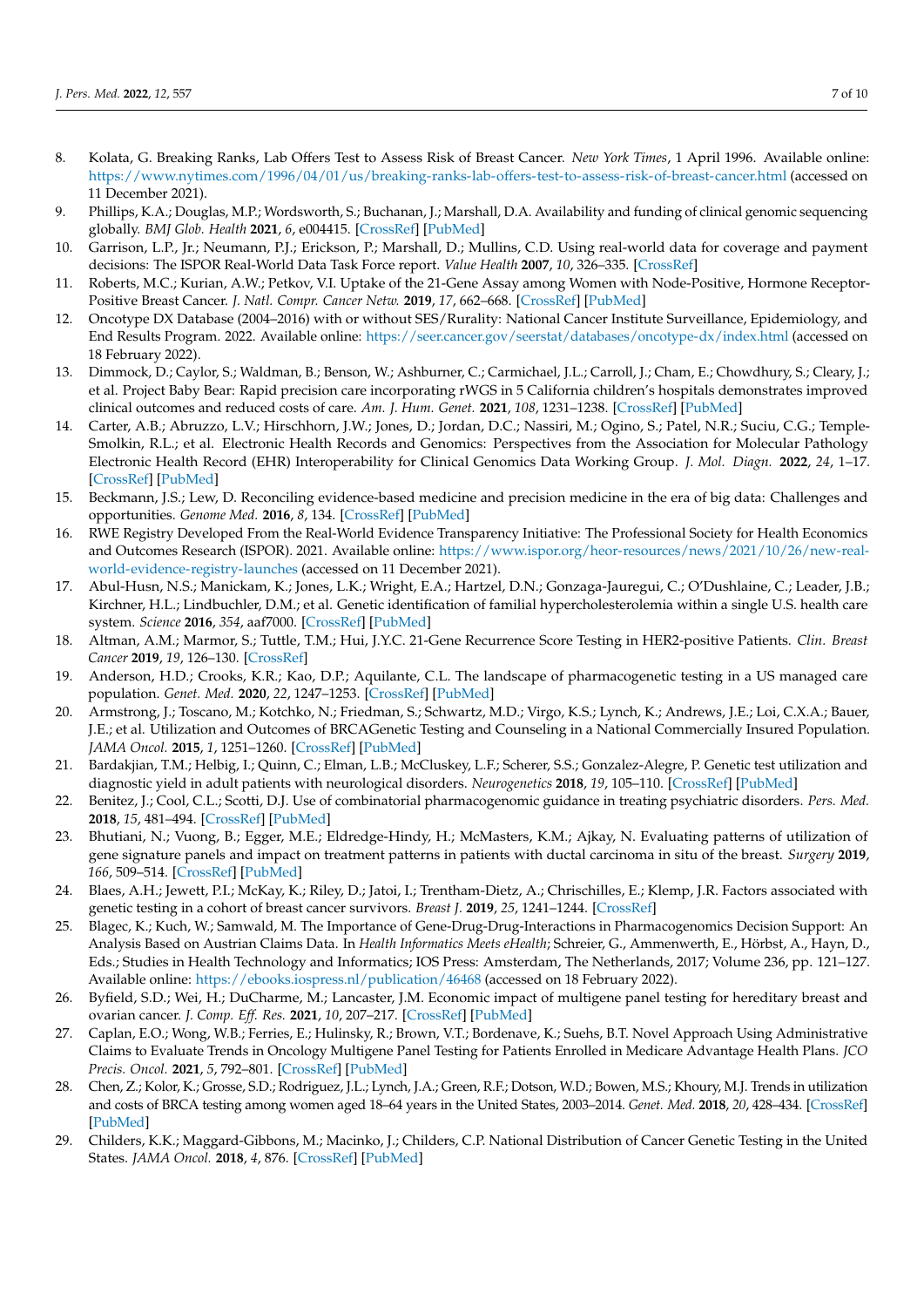- 30. Chitty, L.S.; Wright, D.; Hill, M.; Verhoef, T.I.; Daley, R.; Lewis, C.; Mason, S.; McKay, F.; Jenkins, L.; Howarth, A.; et al. Uptake, outcomes, and costs of implementing non-invasive prenatal testing for Down's syndrome into NHS maternity care: Prospective cohort study in eight diverse maternity units. *BMJ* **2016**, *354*, i3426. [\[CrossRef\]](http://doi.org/10.1136/bmj.i3426) [\[PubMed\]](http://www.ncbi.nlm.nih.gov/pubmed/27378786)
- 31. Cress, R.D.; Chen, Y.S.; Morris, C.R.; Chew, H.; Kizer, K.W. Underutilization of gene expression profiling for early-stage breast cancer in California. *Cancer Causes Control* **2016**, *27*, 721–727. [\[CrossRef\]](http://doi.org/10.1007/s10552-016-0743-4) [\[PubMed\]](http://www.ncbi.nlm.nih.gov/pubmed/27097910)
- 32. Dalal, A.A.; Guerin, A.; Mutebi, A.; Culver, K.W. Economic analysis of BRAF gene mutation testing in real world practice using claims data: Costs of single gene versus panel tests in patients with lung cancer. *J. Med. Econ.* **2018**, *21*, 649–655. [\[CrossRef\]](http://doi.org/10.1080/13696998.2018.1450261) [\[PubMed\]](http://www.ncbi.nlm.nih.gov/pubmed/29516752)
- 33. DeFrancesco, M.S.; Waldman, R.N.; Pearlstone, M.M.; Karanik, D.; Bernhisel, R.; Logan, J.; Alico, L.; Adkins, R.T. Hereditary Cancer Risk Assessment and Genetic Testing in the Community-Practice Setting. *Obstet. Gynecol.* **2018**, *132*, 1121–1129. [\[CrossRef\]](http://doi.org/10.1097/AOG.0000000000002916) [\[PubMed\]](http://www.ncbi.nlm.nih.gov/pubmed/30303907)
- 34. Desai, S.; Jena, A.B. Do celebrity endorsements matter? Observational study of BRCA gene testing and mastectomy rates after Angelina Jolie's New York Times editorial. *BMJ* **2016**, *355*, i6357. [\[CrossRef\]](http://doi.org/10.1136/bmj.i6357) [\[PubMed\]](http://www.ncbi.nlm.nih.gov/pubmed/27974323)
- 35. Dinan, M.A.; Mi, X.; Reed, S.D.; Hirsch, B.R.; Lyman, G.H.; Curtis, L.H. Initial Trends in the Use of the 21-Gene Recurrence Score Assay for Patients With Breast Cancer in the Medicare Population, 2005–2009. *JAMA Oncol.* **2015**, *1*, 158–166. [\[CrossRef\]](http://doi.org/10.1001/jamaoncol.2015.43) [\[PubMed\]](http://www.ncbi.nlm.nih.gov/pubmed/26181015)
- 36. Dinan, M.A.; Mi, X.; Reed, S.D.; Lyman, G.H.; Curtis, L.H. Association Between Use of the 21-Gene Recurrence Score Assay and Receipt of Chemotherapy Among Medicare Beneficiaries With Early-Stage Breast Cancer, 2005–2009. *JAMA Oncol.* **2015**, *1*, 1098–1109. [\[CrossRef\]](http://doi.org/10.1001/jamaoncol.2015.2722) [\[PubMed\]](http://www.ncbi.nlm.nih.gov/pubmed/26313372)
- 37. Dinan, M.A.; Wilson, L.; Reed, S.D. Chemotherapy Costs and 21-Gene Recurrence Score Genomic Testing Among Medicare Beneficiaries With Early-Stage Breast Cancer, 2005 to 2011. *J. Natl. Compr. Cancer Netw.* **2019**, *17*, 245–254. [\[CrossRef\]](http://doi.org/10.6004/jnccn.2018.7097) [\[PubMed\]](http://www.ncbi.nlm.nih.gov/pubmed/30865923)
- 38. Dinan, M.A.; Wilson, L.E.; Reed, S.D.; Griggs, J.J.; Norton, E.C. Association of 21-Gene Assay (OncotypeDX) Testing and Receipt of Chemotherapy in the Medicare Breast Cancer Patient Population Following Initial Adoption. *Clin. Breast Cancer* **2020**, *20*, 487–494.e1. [\[CrossRef\]](http://doi.org/10.1016/j.clbc.2020.05.010) [\[PubMed\]](http://www.ncbi.nlm.nih.gov/pubmed/32653473)
- 39. Dubrovsky, E.; Raymond, S.; Chun, J.; Fong, A.; Patel, N.; Guth, A.; Schnabel, F. Genomic testing in early stage invasive male breast cancer: An NCDB analysis from 2008 to 2014. *Breast J.* **2019**, *25*, 425–433. [\[CrossRef\]](http://doi.org/10.1111/tbj.13235)
- 40. El Rouby, N.; Alrwisan, A.; Langaee, T.; Lipori, G.; Angiolillo, D.J.; Franchi, F.; Riva, A.; Elsey, A.; Johnson, J.A.; Cavallari, L.H.; et al. Clinical Utility of Pharmacogene Panel-Based Testing in Patients Undergoing Percutaneous Coronary Intervention. *Clin. Transl. Sci.* **2019**, *13*, 473–481. [\[CrossRef\]](http://doi.org/10.1111/cts.12729) [\[PubMed\]](http://www.ncbi.nlm.nih.gov/pubmed/31758664)
- 41. Fohner, A.E.; Ranatunga, D.K.; Thai, K.K.; Lawson, B.L.; Risch, N.; Oni-Orisan, A.; Jelalian, A.T.; Rettie, A.E.; Liu, V.X.; Schaefer, C.A. Assessing the clinical impact of CYP2C9 pharmacogenetic variation on phenytoin prescribing practice and patient response in an integrated health system. *Pharmacogenet. Genom.* **2019**, *29*, 192–199. [\[CrossRef\]](http://doi.org/10.1097/FPC.0000000000000383) [\[PubMed\]](http://www.ncbi.nlm.nih.gov/pubmed/31461080)
- 42. Franc, B.L.; Copeland, T.P.; Thombley, R.; Park, M.; Marafino, B.; Dean, M.; Boscardin, W.J.; Rugo, H.S.; Dudley, R.A. Geographic and Patient Characteristics Associated With Election of Prophylactic Mastectomy in Young Breast Cancer Patients With Early Disease. *Am. J. Clin. Oncol.* **2018**, *41*, 1037–1042. [\[CrossRef\]](http://doi.org/10.1097/COC.0000000000000446) [\[PubMed\]](http://www.ncbi.nlm.nih.gov/pubmed/32463216)
- 43. Geddes, G.C.; Basel, D.; Frommelt, P.; Kinney, A.; Earing, M. Genetic Testing Protocol Reduces Costs and Increases Rate of Genetic Diagnosis in Infants with Congenital Heart Disease. *Pediatr. Cardiol.* **2017**, *38*, 1465–1470. [\[CrossRef\]](http://doi.org/10.1007/s00246-017-1685-7)
- 44. Guo, F.; Bs, M.S.; Fuchs, E.L.; Berenson, A.B.; Kuo, Y. BRCA testing in unaffected young women in the United States, 2006–2017. *Cancer* **2020**, *126*, 337–343. [\[CrossRef\]](http://doi.org/10.1002/cncr.32536) [\[PubMed\]](http://www.ncbi.nlm.nih.gov/pubmed/31568561)
- 45. Guo, F.; Scholl, M.; Fuchs, E.L.; Wong, R.; Kuo, Y.-F.; Berenson, A.B. Trends in Positive BRCA Test Results Among Older Women in the United States, 2008–2018. *JAMA Netw. Open* **2020**, *3*, e2024358. [\[CrossRef\]](http://doi.org/10.1001/jamanetworkopen.2020.24358) [\[PubMed\]](http://www.ncbi.nlm.nih.gov/pubmed/33151316)
- 46. Hefti, E.; Jacobs, D.M.; Rana, K.; Blanco, J.G. Analysis of outpatient HER2 testing in New York state using the statewide planning and research cooperative system. *Pharmacogenomics* **2018**, *19*, 1395–1401. [\[CrossRef\]](http://doi.org/10.2217/pgs-2018-0120) [\[PubMed\]](http://www.ncbi.nlm.nih.gov/pubmed/30398082)
- 47. Huang, M.; Kamath, P.; Schlumbrecht, M.; Miao, F.; Driscoll, D.; Oldak, S.; Slomovitz, B.; Koru-Sengul, T.; George, S. Identifying disparities in germline and somatic testing for ovarian cancer. *Gynecol. Oncol.* **2019**, *153*, 297–303. [\[CrossRef\]](http://doi.org/10.1016/j.ygyno.2019.03.007) [\[PubMed\]](http://www.ncbi.nlm.nih.gov/pubmed/30890269)
- 48. Hui, L.; Hutchinson, B.; Poulton, A.; Halliday, J. Population-based impact of noninvasive prenatal screening on screening and diagnostic testing for fetal aneuploidy. *Genet. Med.* **2017**, *19*, 1338–1345. [\[CrossRef\]](http://doi.org/10.1038/gim.2017.55) [\[PubMed\]](http://www.ncbi.nlm.nih.gov/pubmed/28518169)
- 49. Hull, L.E.; Lynch, J.A.; Berse, B.B.; DuVall, S.L.; Chun, D.S.; Venne, V.L.; Efimova, O.V.; Icardi, M.S.; Kelley, M.J. Clinical Impact of 21-Gene Recurrence Score Test Within the Veterans Health Administration: Utilization and Receipt of Guideline-Concordant Care. *Clin. Breast Cancer* **2017**, *18*, 135–143. [\[CrossRef\]](http://doi.org/10.1016/j.clbc.2017.11.018) [\[PubMed\]](http://www.ncbi.nlm.nih.gov/pubmed/29306660)
- 50. Katz, S.J.; Bondarenko, I.; Ward, K.C.; Hamilton, A.S.; Morrow, M.; Kurian, A.W.; Hofer, T.P. Association of Attending Surgeon With Variation in the Receipt of Genetic Testing After Diagnosis of Breast Cancer. *JAMA Surg.* **2018**, *153*, 909. [\[CrossRef\]](http://doi.org/10.1001/jamasurg.2018.2001) [\[PubMed\]](http://www.ncbi.nlm.nih.gov/pubmed/29971344)
- 51. Nzale, S.K.; Weeks, W.B.; Ouafik, L.; Rouquette, I.; Beau-Faller, M.; Lemoine, A.; Bringuier, P.-P.; Soriano, A.-G.L.C.; Barlesi, F.; Ventelou, B. Inequity in access to personalized medicine in France: Evidences from analysis of geo variations in the access to molecular profiling among advanced non-small-cell lung cancer patients: Results from the IFCT Biomarkers France Study. *PLoS ONE* **2020**, *15*, e0234387. [\[CrossRef\]](http://doi.org/10.1371/journal.pone.0234387)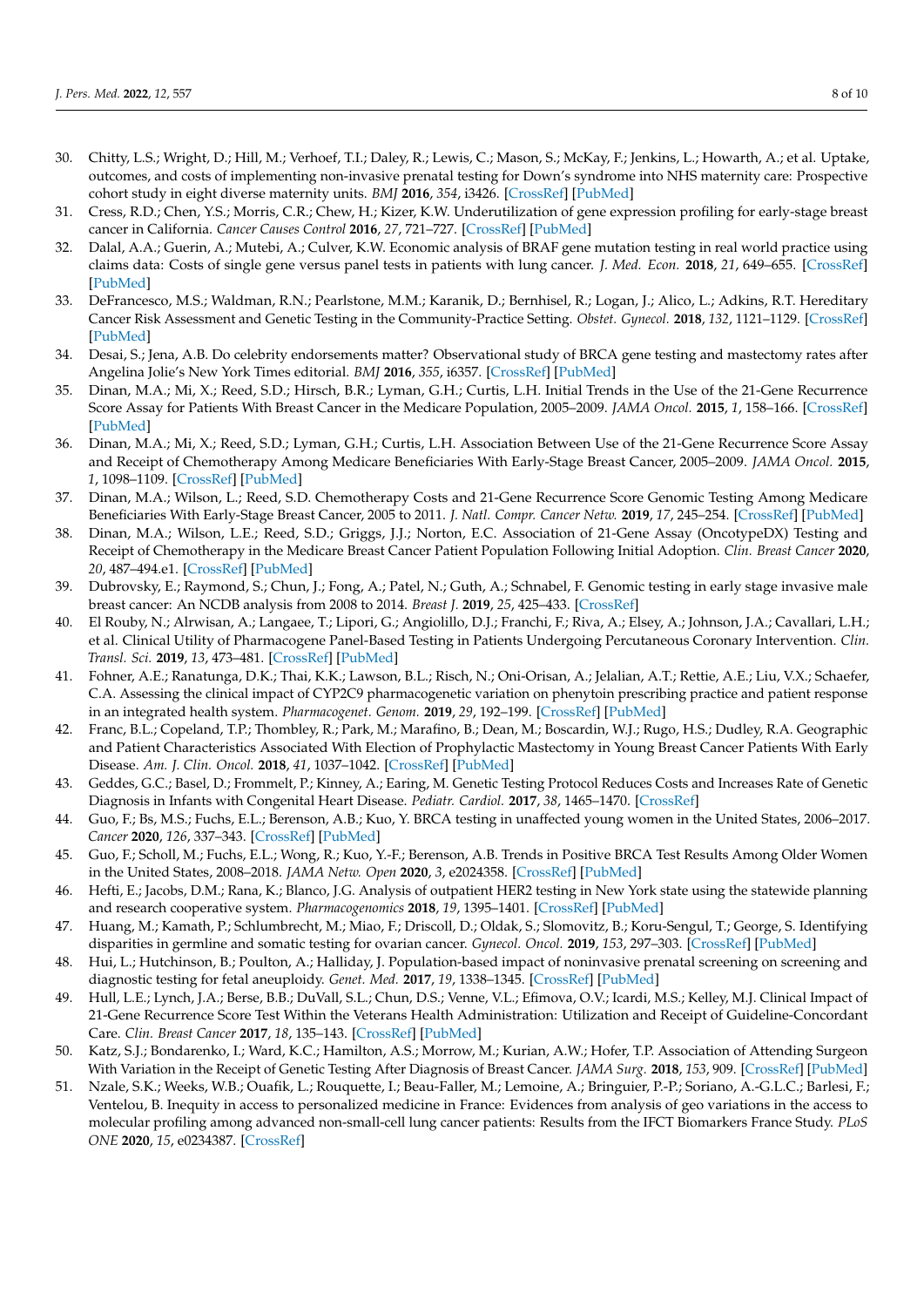- 52. Kolor, K.; Chen, Z.; Grosse, S.D.; Rodriguez, J.L.; Green, R.F.; Dotson, W.D.; Bowen, M.S.; Lynch, J.A.; Khoury, M.J. BRCA Genetic Testing and Receipt of Preventive Interventions among Women Aged 18–64 Years with Employer-Sponsored Health Insurance in Nonmetropolitan and Metropolitan Areas-United States, 2009–2014, 2017. Centers for Diseases Control and Prevention Website. Available online: <https://www.cdc.gov/mmwr/volumes/66/ss/ss6615a1.htm> (accessed on 18 February 2022).
- 53. Larson, K.L.; Huang, B.; Chen, Q.; Tucker, T.; Schuh, M.; Arnold, S.M.; Kolesar, J.M. EGFR testing and erlotinib use in non-small cell lung cancer patients in Kentucky. *PLoS ONE* **2020**, *15*, e0237790. [\[CrossRef\]](http://doi.org/10.1371/journal.pone.0237790) [\[PubMed\]](http://www.ncbi.nlm.nih.gov/pubmed/32810185)
- 54. Li, H.; Fan, J.; Vitali, F.; Berghout, J.; Aberasturi, D.; Li, J.; Wilson, L.; Chiu, W.; Pumarejo, M.; Han, J.; et al. Novel disease syndromes unveiled by integrative multiscale network analysis of diseases sharing molecular effectors and comorbidities. *BMC Med. Genom.* **2018**, *11*, 112. [\[CrossRef\]](http://doi.org/10.1186/s12920-018-0428-9) [\[PubMed\]](http://www.ncbi.nlm.nih.gov/pubmed/30598089)
- 55. Liede, A.; Cai, M.; Crouter, T.F.; Niepel, D.; Callaghan, F.; Evans, D.G. Risk-reducing mastectomy rates in the US: A closer examination of the Angelina Jolie effect. *Breast Cancer Res. Treat.* **2018**, *171*, 435–442. [\[CrossRef\]](http://doi.org/10.1007/s10549-018-4824-9) [\[PubMed\]](http://www.ncbi.nlm.nih.gov/pubmed/29808287)
- 56. Lynch, J.A.; Berse, B.; Coomer, N.; Kautter, J. 21-Gene recurrence score testing among Medicare beneficiaries with breast cancer in 2010–2013. *Genet. Med.* **2017**, *19*, 1134–1143. [\[CrossRef\]](http://doi.org/10.1038/gim.2017.19) [\[PubMed\]](http://www.ncbi.nlm.nih.gov/pubmed/28333918)
- 57. Lynch, J.A.; Berse, B.; Dotson, W.D.; Khoury, M.J.; Coomer, N.; Kautter, J. Utilization of genetic tests: Analysis of gene-specific billing in Medicare claims data. *Genet. Med.* **2017**, *19*, 890–899. [\[CrossRef\]](http://doi.org/10.1038/gim.2016.209) [\[PubMed\]](http://www.ncbi.nlm.nih.gov/pubmed/28125086)
- 58. Mackenzie, S.J.; Lin, C.C.; Todd, P.K.; Burke, J.F.; Callaghan, B.C. Genetic testing utilization for patients with neurologic disease and the limitations of claims data. *Neurol. Genet.* **2020**, *6*, e405. [\[CrossRef\]](http://doi.org/10.1212/NXG.0000000000000405) [\[PubMed\]](http://www.ncbi.nlm.nih.gov/pubmed/32185241)
- 59. Mathias, P.C.; Hendrix, N.; Wang, W.-J.; Keyloun, K.; Khelifi, M.; Tarczy-Hornoch, P.; Devine, B. Characterizing Pharmacogenomic-Guided Medication Use With a Clinical Data Repository. *Clin. Pharmacol. Ther.* **2017**, *102*, 340–348. [\[CrossRef\]](http://doi.org/10.1002/cpt.611) [\[PubMed\]](http://www.ncbi.nlm.nih.gov/pubmed/28073152)
- 60. McCuaig, J.M.; Care, M.; Ferguson, S.E.; Kim, R.H.; Stockley, T.L.; Metcalfe, K.A. Year 1: Experiences of a tertiary cancer centre following implementation of reflex BRCA1 and BRCA2 tumor testing for all high-grade serous ovarian cancers in a universal healthcare system. *Gynecol. Oncol.* **2020**, *158*, 747–753. [\[CrossRef\]](http://doi.org/10.1016/j.ygyno.2020.06.507)
- 61. Mittmann, N.; Earle, C.C.; Cheng, S.Y.; Julian, J.A.; Rahman, F.; Seung, S.J.; Levine, M.N. Population-Based Study to Determine the Health System Costs of Using the 21-Gene Assay. *J. Clin. Oncol.* **2018**, *36*, 238–243. [\[CrossRef\]](http://doi.org/10.1200/JCO.2017.74.2577)
- 62. Muller, C.; Lee, S.M.; Barge, W.; Siddique, S.M.; Berera, S.; Wideroff, G.; Tondon, R.; Chang, J.; Peterson, M.; Stoll, J.; et al. Low Referral Rate for Genetic Testing in Racially and Ethnically Diverse Patients Despite Universal Colorectal Cancer Screening. *Clin. Gastroenterol. Hepatol.* **2018**, *16*, 1911–1918. [\[CrossRef\]](http://doi.org/10.1016/j.cgh.2018.08.038) [\[PubMed\]](http://www.ncbi.nlm.nih.gov/pubmed/30130624)
- 63. O'Neill, S.C.; Isaacs, C.; Chao, C.; Tsai, H.-T.; Liu, C.; Ekezue, B.F.; Selvam, N.; Kessler, L.G.; Schwartz, M.D.; Lobo, T.; et al. Adoption of Gene Expression Profiling for Breast Cancer in US Oncology Practice for Women Younger Than 65 Years. *J. Natl. Compr. Cancer Netw.* **2015**, *13*, 1216–1224. [\[CrossRef\]](http://doi.org/10.6004/jnccn.2015.0150) [\[PubMed\]](http://www.ncbi.nlm.nih.gov/pubmed/26483061)
- 64. O'neill, S.C.; Isaacs, C.; Lynce, F.; Graham, D.M.A.; Chao, C.; Sheppard, V.B.; Zhou, Y.; Liu, C.; Selvam, N.; Schwartz, M.D.; et al. Endocrine therapy initiation, discontinuation and adherence and breast imaging among 21-gene recurrence score assay-eligible women under age 65. *Breast Cancer Res.* **2017**, *19*, 45. [\[CrossRef\]](http://doi.org/10.1186/s13058-017-0837-2) [\[PubMed\]](http://www.ncbi.nlm.nih.gov/pubmed/28359319)
- 65. Orucevic, A.; Heidel, R.E.; Bell, J.L. Utilization and impact of 21-gene recurrence score assay for breast cancer in clinical practice across the United States: Lessons learned from the 2010 to 2012 National Cancer Data Base analysis. *Breast Cancer Res. Treat.* **2016**, *157*, 427–435. [\[CrossRef\]](http://doi.org/10.1007/s10549-016-3833-9) [\[PubMed\]](http://www.ncbi.nlm.nih.gov/pubmed/27206678)
- 66. Pace, L.E.; Baum, C.F.; Horvath, K.; Raja, S.; Cohen, J.; Hawkins, S.S. BRCA1/2 Testing in Massachusetts Among Women With Private Insurance or Medicaid, 2011–2015. *Med. Care* **2020**, *58*, 963–967. [\[CrossRef\]](http://doi.org/10.1097/MLR.0000000000001405) [\[PubMed\]](http://www.ncbi.nlm.nih.gov/pubmed/32925457)
- 67. Palazzo, L.L.; Sheehan, D.F.; Tramontano, A.C.; Kong, C.Y. Disparities and Trends in Genetic Testing and Erlotinib Treatment among Metastatic Non–Small Cell Lung Cancer Patients. *Cancer Epidemiol. Biomarkers Prev.* **2019**, *28*, 926–934. [\[CrossRef\]](http://doi.org/10.1158/1055-9965.EPI-18-0917) [\[PubMed\]](http://www.ncbi.nlm.nih.gov/pubmed/30787053)
- 68. Parkhurst, E.; Calonico, E.; Abboy, S. Utilization of Genetic Testing for RET Mutations in Patients with Medullary Thyroid Carcinoma: A Single-Center Experience. *J. Genet. Couns.* **2018**, *27*, 1411–1416. [\[CrossRef\]](http://doi.org/10.1007/s10897-018-0273-1) [\[PubMed\]](http://www.ncbi.nlm.nih.gov/pubmed/29951718)
- 69. Pavey, A.R.; Bodian, D.L.; Vilboux, T.; Khromykh, A.; Hauser, N.S.; Huddleston, K.; Klein, E.; Black, A.; Kane, M.S.; Iyer, R.K.; et al. Utilization of genomic sequencing for population screening of immunodeficiencies in the newborn. *Genet. Med.* **2017**, *19*, 1367–1375. [\[CrossRef\]](http://doi.org/10.1038/gim.2017.57) [\[PubMed\]](http://www.ncbi.nlm.nih.gov/pubmed/28617419)
- 70. Perlis, R.H.; Mehta, R.; Edwards, A.M.; Tiwari, A.; Imbens, G.W. Pharmacogenetic testing among patients with mood and anxiety disorders is associated with decreased utilization and cost: A propensity-score matched study. *Depress. Anxiety* **2018**, *35*, 946–952. [\[CrossRef\]](http://doi.org/10.1002/da.22742) [\[PubMed\]](http://www.ncbi.nlm.nih.gov/pubmed/29734486)
- 71. Petelin, L.; James, P.A.; Trainer, A.H. Changing landscape of hereditary breast and ovarian cancer germline genetic testing in Australia. *Intern. Med. J.* **2018**, *48*, 1269–1272. [\[CrossRef\]](http://doi.org/10.1111/imj.14058) [\[PubMed\]](http://www.ncbi.nlm.nih.gov/pubmed/30288903)
- 72. Pokharel, H.P.; Hacker, N.F.; Andrews, L. Changing patterns of referrals and outcomes of genetic participation in gynaecologicaloncology multidisciplinary care. *Aust. N. Z. J. Obstet. Gynaecol.* **2016**, *56*, 633–638. [\[CrossRef\]](http://doi.org/10.1111/ajo.12504)
- 73. Potosky, A.L.; O'Neill, S.C.; Isaacs, C.; Tsai, H.-T.; Chao, C.; Liu, C.; Ekezue, B.F.; Selvam, N.; Kessler, L.G.; Zhou, Y.; et al. Population-based study of the effect of gene expression profiling on adjuvant chemotherapy use in breast cancer patients under the age of 65 years. *Cancer* **2015**, *121*, 4062–4070. [\[CrossRef\]](http://doi.org/10.1002/cncr.29621)
- 74. Poulton, A.; Lewis, S.; Hui, L.; Halliday, J.L. Prenatal and preimplantation genetic diagnosis for single gene disorders: A population-based study from 1977 to 2016. *Prenat. Diagn.* **2018**, *38*, 904–910. [\[CrossRef\]](http://doi.org/10.1002/pd.5352)